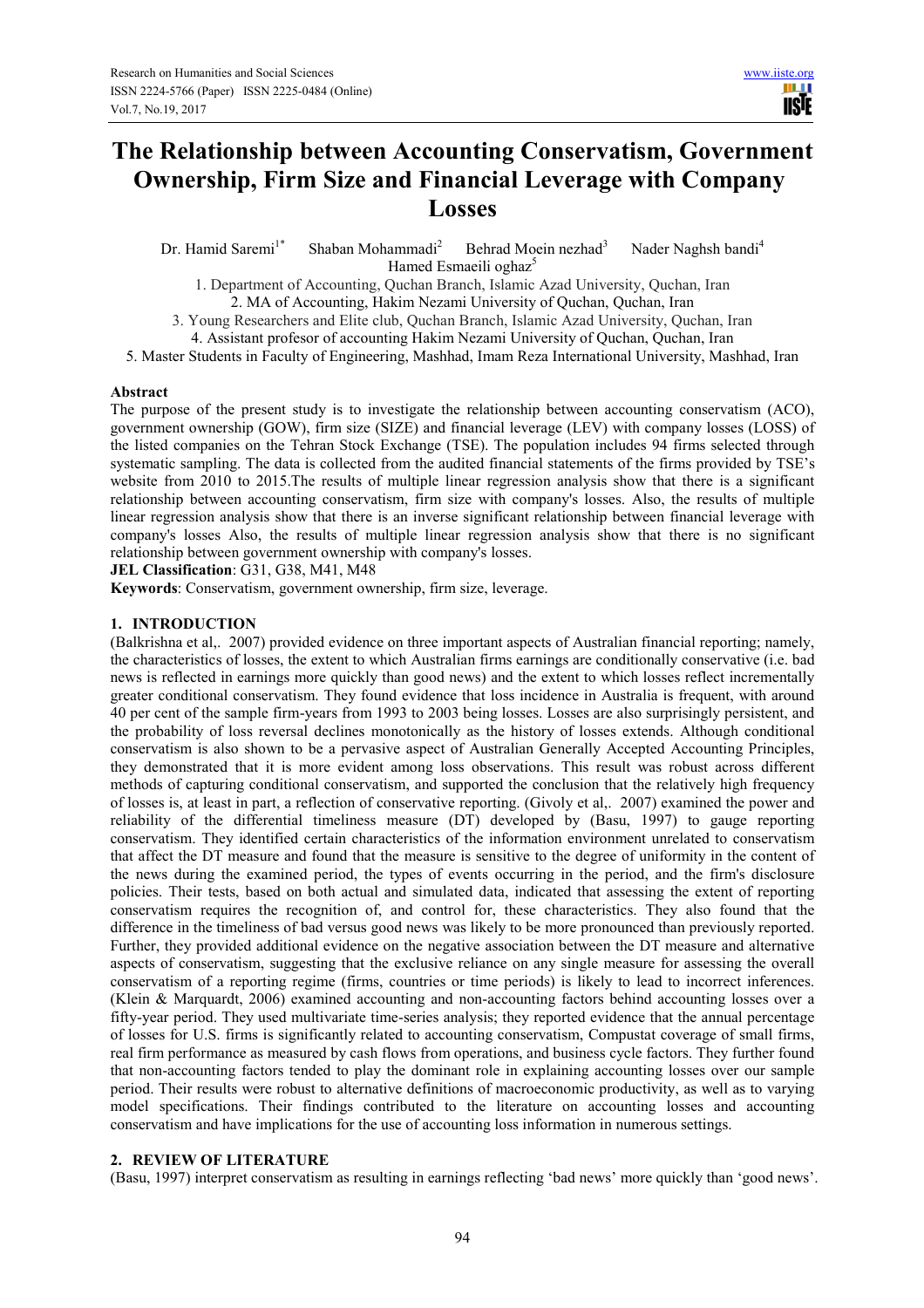This interpretation implies systematic differences between bad news and good news periods in the timeliness and persistence of earnings. Using firms' stock returns to measure news, the contemporaneous sensitivity of earnings to negative returns is two to six times that of earnings to positive returns. He also predicted and found that negative earnings changes are less persistent than positive earnings changes. Earnings response coefficients (ERCs) were higher for positive earnings changes than for negative earnings changes, consistent with this asymmetric persistence. (Feltham & Ohlson, 1995) models the relation between a firm's market value and accounting data concerning operating and financial activities. Book value equals market value for financial activities, but they can differ for operating activities. Market value is assumed to equal the net present value of expected future dividends, and is shown, under clean surplus accounting, to also equal book value plus the net present value of expected future abnormal earnings (which equals accounting earnings minus an interest charge on opening book value).A linear model specifies the dynamics of an information set that includes book value and abnormal earnings for operating activities. Model parameters represent persistence of abnormal earnings, growth, and accounting conservatism. The model is sufficiently simple to permit derivation of closed form expressions relating market value to accounting data and other information. Three kinds of analyses develop from the model. The first set deals with value as it relates to anticipated realizations of accounting data. The second set examines in precise terms how value depends on contemporaneous realizations of accounting data. The third set examines asymptotic relations comparing market value to earnings and book values, and how earnings relate to beginning of period book values. They demonstrated that in all three sets of analyses the conclusions hinge on the extent to which the accounting is conservative as opposed to unbiased. Further, the absence/presence of growth in operating activities is relevant if, and only if, the accounting is conservative. (Givoly  $\&$  Hayn, 2000) documented changes in the patterns of earnings, cash flows and accruals over the last four decades. In the absence of a generally accepted definition of conservatism, a number of measures of reporting conservatism are identified and examined. These measures rely on the accumulation of nonoperating accruals, the timeliness of earnings with respect to bad and good news, characteristics of the earnings distribution and the market-to-book ratio. The patterns are consistent with an increase in conservative financial reporting over time. The findings have implications for accounting standard setting, regulation of financial information and financial statement analysis. (Ryan, 2006) provided guidance for empiricists interested in measuring conditional conservatism and in interpreting associations of those measures with variables of interest. He begin by discussing the nature and importance of conditional conservatism and surveying the literature identifying conditional conservatism. He then described and comment on the various limitations of asymmetric timeliness identified in the literature. Despite these limitations, He argued that asymmetric timeliness is the most direct implication of conditional conservatism, and that alternative measures that have been proposed need not capture any type of conservatism. Finally, He provided four specific suggestions for estimating asymmetric timeliness and for interpreting it as a measure of conditional conservatism. (Ahmed et al., 2002) Using both a market - based and an accrual - based measure of conservatism, they found that firms facing more severe conflicts over dividend policy tended to use more conservative accounting. Furthermore, they documented that accounting conservatism is associated with a lower cost of debt after controlling for other determinants of firms' debt costs. Their collective evidence was consistent with the notion that accounting conservatism plays an important role in mitigating bondholder shareholder conflicts over dividend policy, and in reducing firms' debt costs. (Watts, 2003) examined alternative explanations for conservatism in accounting and their implications for accounting regulators. He summarized the empirical evidence on conservatism, its consistency with alternative explanations, and opportunities for future research. The evidence was consistent with conservatism's existence and, in varying degrees, the various explanations. Conservatism is defined as the differential verifiability required for recognition of profits versus losses. Its extreme form is the traditional conservatism adage: "anticipate no profit, but anticipate all losses." Despite criticism, conservatism has survived in accounting for many centuries and appears to have increased in the last 30 years. The alternative explanations for conservatism are contracting, shareholder litigation, taxation, and accounting regulation. They suggested the contracting and shareholder litigation explanations are most important. Evidence on the effects of taxation and regulation is weaker, but consistent with those explanations playing a role. Earnings management could produce some of the evidence on conservatism, but cannot be the prime explanation. The explanations and evidence have important implications for accounting regulators. FASB attempts to ban conservatism in order to achieve "neutrality of information" without understanding the reasons conservatism existed and prospered for so long are likely to fail and produce unintended consequences. Successful elimination of conservatism will change managerial behavior and impose significant costs on investors and the economy in general. Similarly, researchers and regulators who propose the inclusion of capitalized unverifiable future cash flows in financial reports should consider the costs generated by their proposal's effect on managerial behavior.(Ahmed & Duellman, 2008) hypothesized that if conservatism reduces managers' ex ante incentives to take on negative NPV projects and improves the ex post monitoring of investments, firms with more conservative accounting ought to have higher future profitability and lower likelihood (and magnitude) of future special items charges. Consistent with this expectation, they found that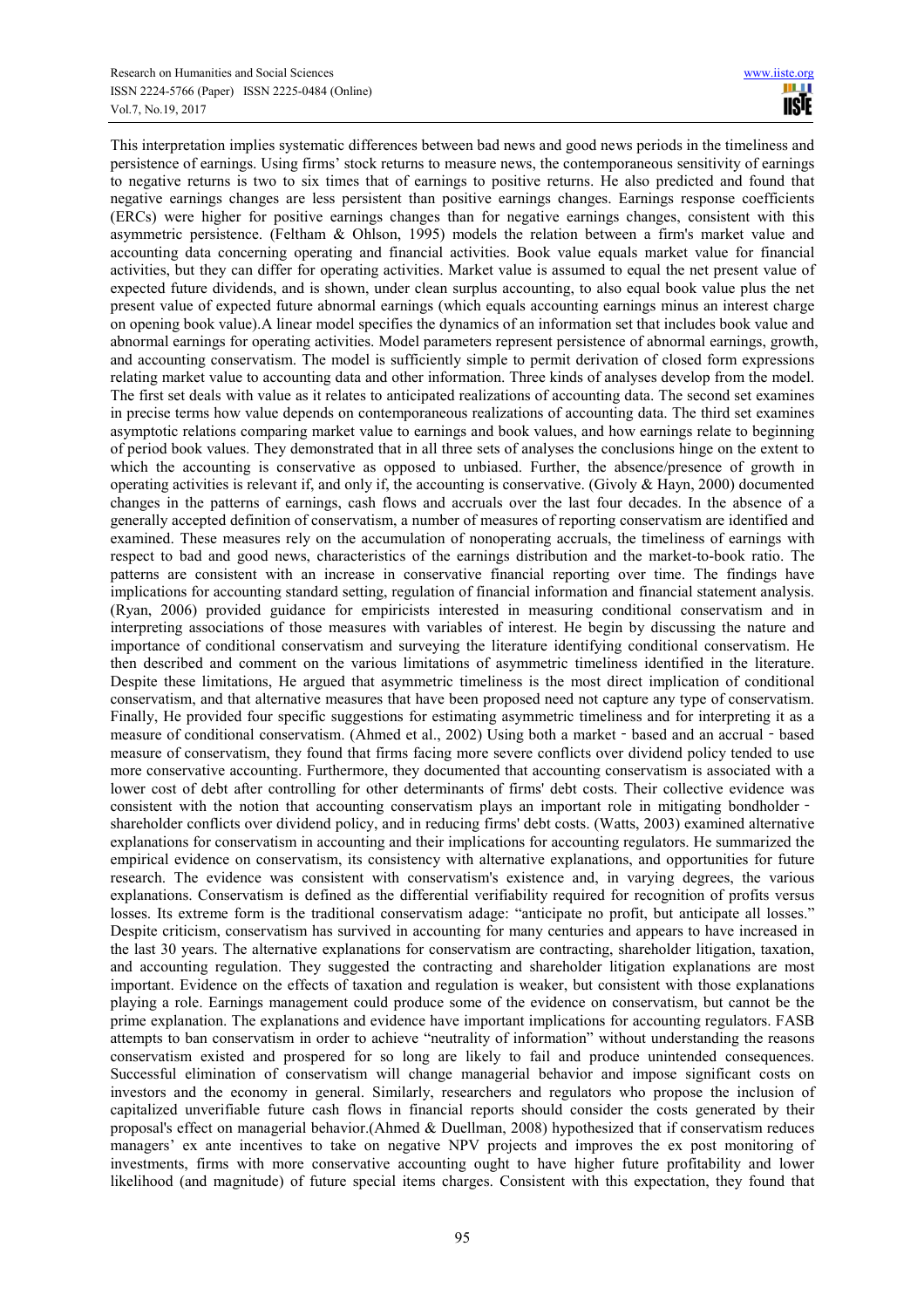firms with more conservative accounting have (i) higher future cash flows and gross margins, and (ii) lower likelihood and magnitude of special items charges than firms with less conservative accounting. (Qiang, 2007) examined whether each proposed explanation applies to conditional conservatism, unconditional conservatism, or both. The findings were as follows: (1) contracting induces conditional conservatism; (2) litigation induces both forms; (3) regulation induces unconditional conservatism; and (4) taxation induces unconditional conservatism. These findings indicated that the two forms of conservatism play distinct roles in contracting, regulation, and taxation, as well as a common role in litigation. They also play an interrelated role, as suggested by the finding that unconditional conservatism reduces conditional conservatism. The combined evidence implied that because the two forms meet distinct needs but are negatively interrelated, it is necessary to trade them off. (McConnell & Servaes, 1995) empirically investigated the relation between corporate value, leverage, and equity ownership. For 'high-growth' firms corporate value was negatively correlated with leverage, whereas for 'low-growth' firms corporate value was positively correlated with leverage. The results also hinted that the allocation of equity ownership among insiders, institutions, blockholders, and atomistic outside shareholders is of marginally greater significance in low-growth than in high-growth firms. The overall interpretation of the results was that debt policy and equity ownership structure 'matter' and that the way in which they matter differs between firms with many and firms with few positive net present value projects. (Zeitun & Tian, 2007) examined the impact of ownership structure on firm performance and the default risk of a sample of publicly listed firms. they examined the impact of ownership structure on firm performance and the default risk of a sample of 59 publicly listed firms in Jordan from 1989 to 2002. The main findings were: ownership structure has significant effects on the accounting measure of performance return on assets (ROE); government shares are significantly negatively related to the firm's performance ROE; defaulted firms have a high concentration ownership compared with non - defaulted firms and also high foreign ownership firms have a low incidence of default; government ownership is significantly negatively related to the firm's probability of default; both mix and concentration ownership structure data can be used to predict the probability of default as the largest five shareholders (C5) and government ownership fraction (FGO) are significantly negatively correlated with the probability of the default. These results further suggested that reducing government ownership can increase a firm's performance but will also cause some firms to go bankrupt, at least in the short term. (Hisyam et al,. 2008) examined the impact of an alternative ownership/control structure of corporate governance on firm performance among government linked companied (GLCs) and Non-GLC in Malaysia. It is believed that government ownership serve as a monitoring device that lead to better company performance after controlling company specific characteristics. They used Tobin's Q as market performance measure while ROA is to determine accounting performance measure. Their study was based on a sample of 210 firms over a period from 1995 to 2005. They used panel based regression approach to determine the impact of ownership mechanism on firm's performance. Findings suggested that there is a significant impact of government ownership on company performance after controlling for company specific characteristics such as company size, non-duality, leverage and growth. The finding is off significant for investors and policy marker which will serve as a guiding for better investment decision. (Dai & Yang, 2014) Using a sample of A-share listed firms in China during the 2003–2012 periods, they investigated the effect of accounting conservatism on trade credit, taking changes in monetary policy into account. They found that corporations with higher accounting conservatism obtain more trade credit and that accounting conservatism has a greater influence on trade credit under tight monetary policy. Furthermore, the backgrounds of the supplier and customer influence the positive relationship between accounting conservatism and trade credit. This influence was more evident when a company is privately owned and has greater market power and less evident when the supplier or customer is the controlling shareholder.

## **3. HYPOTHESES**

H<sub>1</sub>: There is a significant relationship between accounting conservatism and company losses.

 $H_2$ : There is a significant relationship between Sales to total assets (SA/TA) and company losses.

H<sub>3</sub>: There is a significant relationship between government ownership and company losses.

 $H_4$ : There is a significant relationship between firm size and company losses.

H<sub>5</sub>: There is a significant relationship between financial leverage and company losses.

## **4. METHIDOLOGY**

## **4.1. Population and sample**

The present research studies two types of industries; the chemical and pharmaceutical listed companies on the TSE. The sample comprises firms that meet the following conditions:

- 1. Firms that have been listed in the stock exchange before 2015;
- 2. Firms whose financial year ends at the end of the Iranian calendar;
- 3. Firms that have no financial year changes;
- 4. Firms that have been operating in TSE during the period of interest;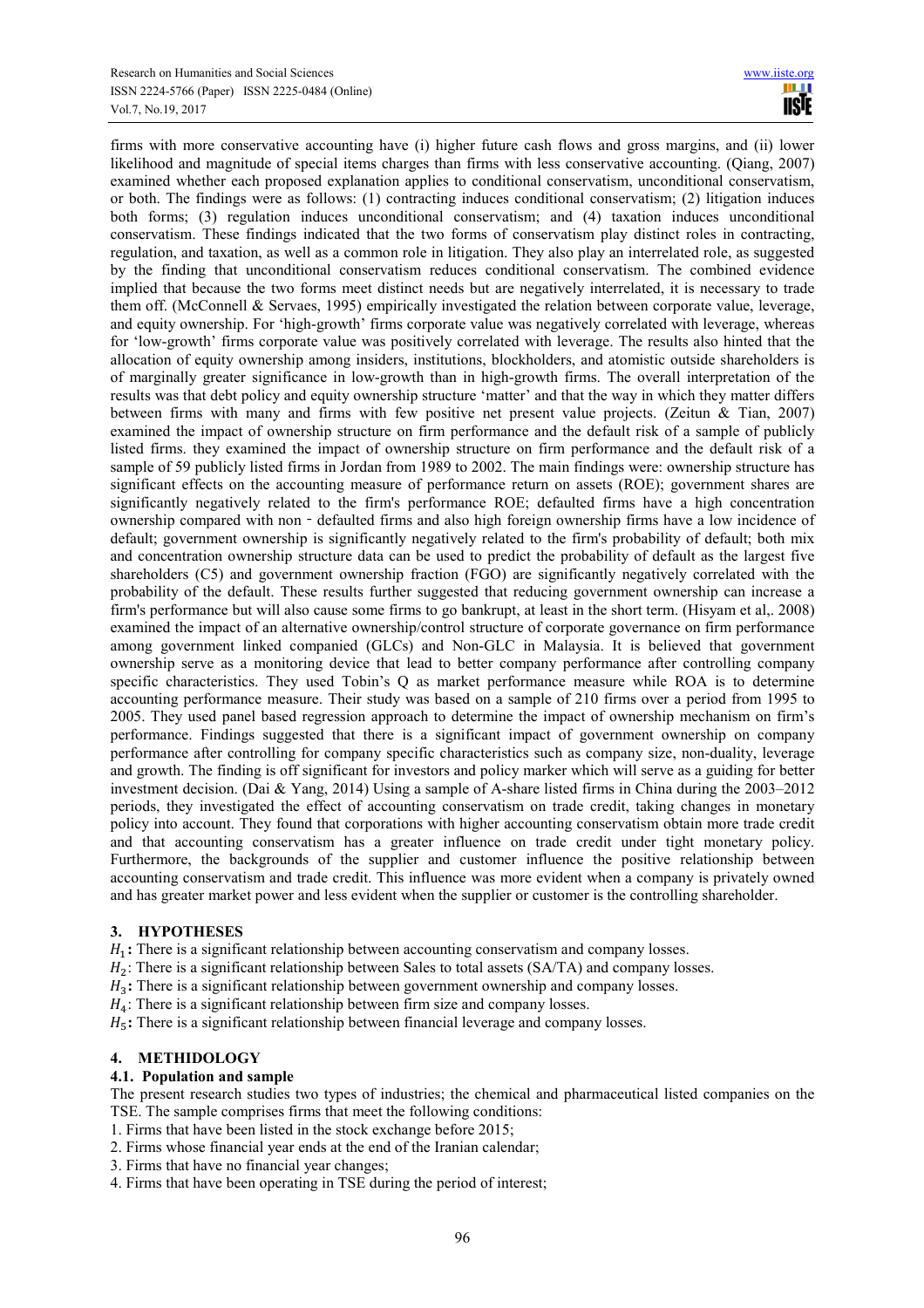5. Firms that have data available for the period of interest;

6. Investment companies are excluded.

Given these conditions, 94 firms were selected as sample.

## **4.2. Dependent variable**

In this study, the dependent variable is company losses.

## **4.3. Independent variables**

In this study, the independent variables are accounting conservatism, government ownership, sales to total assets (SA/TA). The present research uses the model proposed by (Givoly & Hayn, 2000) for measuring accounting conservatism

# **4.4. Control Variables**

In this study, the Control variables are firm size and financial leverage. Firm size is the natural logarithm of total sales.

 $f$ inancial leverage =  $\frac{1}{shareholders}$  equity total debt

# **4.5. Data analysis**

Multivariate regression analysis was applied at the 5% significance level for testing the hypotheses.

# **5. FINDINGS**

Descriptive and inferential (multivariate regression analyses) analyses are used for testing the hypotheses of the research.

# **Descriptive statistics**

The data is collected from 94 samples firms listed in Tehran Stock Exchange for the period from 2010 to 2015. Table 1 provides mean, median, standard deviation, maximum, and minimum values for the research variables. Table 1. Descriptive Statistics

|             | N   | Mean  | Std. Deviation |
|-------------|-----|-------|----------------|
| ACO         | 470 | 43.01 | 22 152         |
| SA/TA       | 470 | 0.174 | 0.141          |
| GOW         | 470 | 0.07  | 11.35          |
| <b>SIZE</b> | 470 | 1.88  | 1.478          |
| LEV         | 470 | 0.710 | 0.158          |
|             |     |       |                |
|             |     |       |                |

## **Inferential statistics**

In the regression model, the effect of the independent variable (ACO, SA/TA, GOW, SIZE, and LEV) on the company's losses (LOSS) of the sample firms is examined. A multivariate linear regression model is used at the 5% significance level for testing the hypotheses. If there is no relationship between the independent variables and the dependent variable, all the coefficients in the regression model must be equal to zero. Thus, we can test the significance of the regression model, which is often done using F test. If the obtained F-statistic is less than the Table value of F at the 95% confidence level, the regression model will be significant.

|  | Table 2. Analysis of variance |
|--|-------------------------------|

| Model      | Sum of Squares | df           | Mean Square |         | Sig.  |
|------------|----------------|--------------|-------------|---------|-------|
| Regression | 54.910         |              | 10.884      | 207.514 | 0.000 |
| Residual   | 18.412         | 320          | 0.0652      |         |       |
| Total      | 72.321         | 375<br>ر ے ر |             |         |       |

a. Dependent Variable: LOSS

b. Predictors: (Constant), ACO, SA/TA, GOW, SIZE, LEV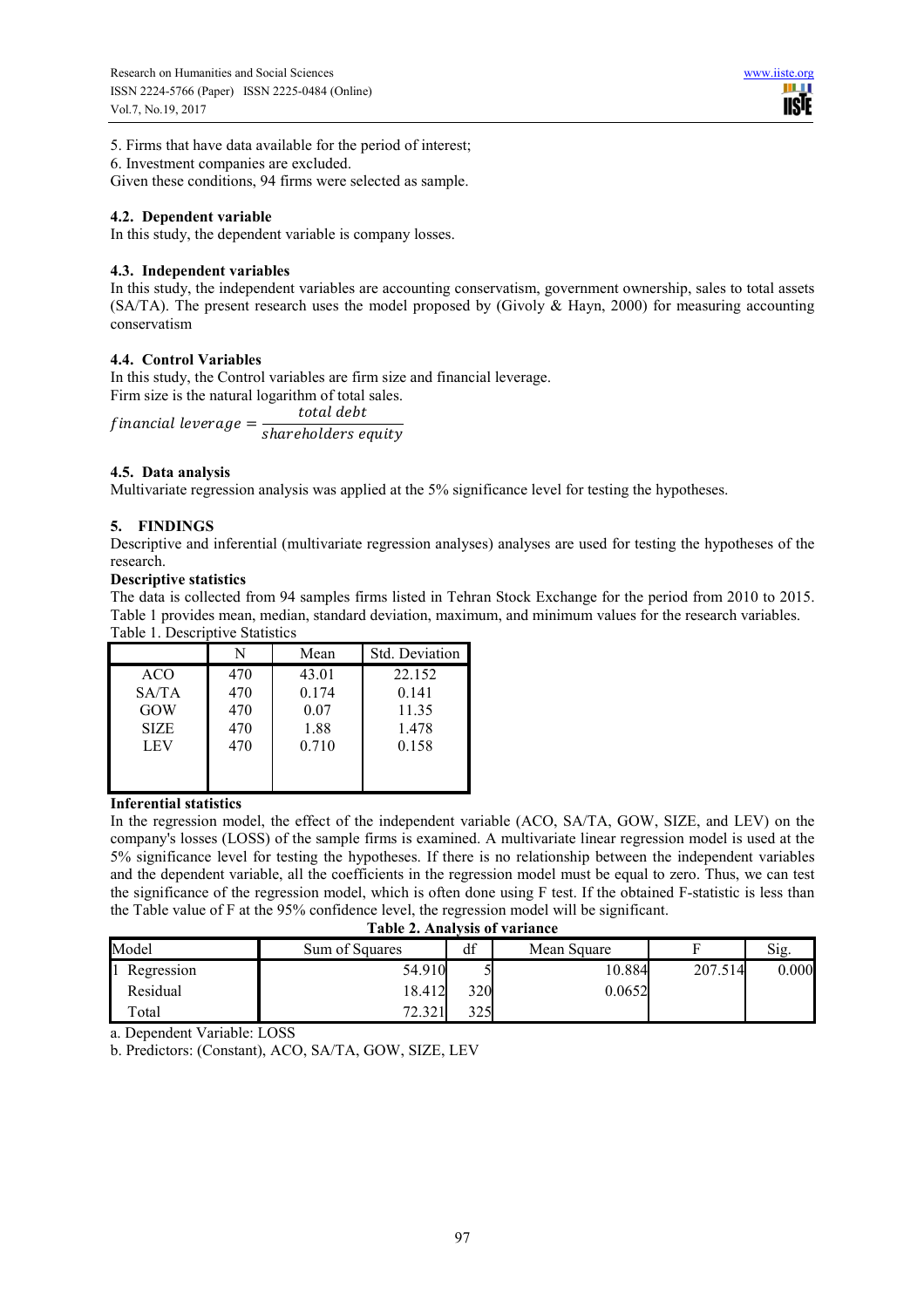The results of estimating the regression model at the 5% significance level are provided in Table 3.

|              |          | <b>Unstandardized Coefficients</b> | <b>Standardized Coefficients</b> |           |       |
|--------------|----------|------------------------------------|----------------------------------|-----------|-------|
| Model        | В        | Std. Error                         | <b>B</b> eta                     |           | Sig.  |
| 1 (Constant) |          |                                    |                                  |           |       |
| <b>ACO</b>   | 0.598    | 0.041                              | 0.0587                           | 18.65     | 0.000 |
| SA/TA        | 0.047    | 0.042                              | 0.046                            | 1.208     | 0.291 |
| GOW          | 0.061    | 0.048                              | 0.038                            | 1.325     | 0.210 |
| <b>SIZE</b>  | 0.210    | 0.011                              | 0.085                            | 2.625     | 0.014 |
| <b>LEV</b>   | $-0.201$ | 0.008                              | $-0.499$                         | $-15.254$ | 0.000 |
|              |          |                                    |                                  |           |       |

## **Table 3. The results of estimating the regression model**

## a. Dependent Variable: LOSS

#### **Hypothesis 1**

According to the first hypothesis, ACO is significantly associated with LOSS. Based on the results of multivariate regression model (Table 3), ACO has a beta coefficient of 0.598 and p-value of 0.000. Therefore, there is significant relationship between ACO and (LOSS) at 5% significance level.

## **Table 4. Results of testing the first hypothesis with multivariate regression analysis**

| - -<br>-----<br>. | eta<br>---- | $\sim\cdot$<br>.<br>ы.<br>ື້ | 00111<br>วน เ<br>. |
|-------------------|-------------|------------------------------|--------------------|
| A                 | 00.0        | 000                          |                    |
|                   |             |                              |                    |

#### **Hypothesis 2**

According to the second hypothesis, SA/TA is significantly associated with LOSS. Based on the results of multivariate regression model (Table 3), SA/TA has a beta coefficient of 0.047 and p-value of 0.291. Therefore, there is no significant relationship between SA/TA and (LOSS) at 5% significance level.

#### **Table 5. Testing the second hypothesis with multivariate regression analysis**

| THUIL OF TUBLING THE BECOME HYDOLICBIS WITH MINITY ALTAIC LUGHOND II AMALYBIS |        |       |          |  |
|-------------------------------------------------------------------------------|--------|-------|----------|--|
| Variable                                                                      | 3eta   | 512   | Result   |  |
| SА<br>IА                                                                      | .047 ل | 0.291 | rejected |  |
|                                                                               |        |       |          |  |

#### **Hypothesis 3**

According to the third hypothesis, GOW is significantly associated with LOSS. Based on the results of multivariate regression model (Table 3), GOW has a beta coefficient of 0.061and p-value of 0.210. Therefore, there is no significant relationship between GOW and (LOSS) at 5% significance level.

#### **Table 6. Testing the third hypothesis with multivariate regression analysis**

| $\sim$ 101 $\sim$ 10 | - -<br>eta | $\sim$<br>- -                                | $\sim$ $\sim$ $\sim$ |
|----------------------|------------|----------------------------------------------|----------------------|
| $\overline{1}OW$     | 06         | $\sim$<br>$\mathsf{v}.\mathsf{v}.\mathsf{v}$ |                      |
| $-$                  |            |                                              |                      |

#### **Hypothesis 4**

According to the fourth hypothesis, SIZE is significantly associated with LOSS. Based on the results of multivariate regression model (Table 3), SIZE has a beta coefficient of 0.210 and p-value of 0.014. Therefore, there is significant relationship between SIZE and (LOSS) at 5% significance level.

#### **Table 7. Testing the fourth hypothesis with multivariate regression analysis**

| - -  | Beta                                          | -<br>$\sim$<br>ຼ | $\alpha$<br>. |
|------|-----------------------------------------------|------------------|---------------|
| OLLE | $\overline{\phantom{a}}$<br>$\sim$<br>. L . L | . .              | --<br>u.      |

## **Hypothesis 5**

According to the fifth hypothesis, LEV is significantly associated with LOSS. Based on the results of multivariate regression model (Table 3), LEV has a beta coefficient of -0.201and p-value of 0.000. Therefore, there is significant relationship between LEV and (LOSS) at 5% significance level.

#### **Table 8. Testing the fifth hypothesis with multivariate regression analysis**

| - -<br>orioh<br>танн | T.<br>Beta        | --  | $\alpha$ <sub><math>\alpha</math></sub> $\alpha$ <sup><math>\alpha</math></sup> $\alpha$ <sup><math>\alpha</math></sup> $\alpha$ <sup><math>\alpha</math></sup> $\alpha$ <sup><math>\alpha</math></sup> $\alpha$ <sup><math>\alpha</math></sup> $\alpha$ <sup><math>\alpha</math></sup> $\alpha$ <sup><math>\alpha</math></sup> $\alpha$ <sup><math>\alpha</math></sup> $\alpha$ <sup><math>\alpha</math></sup> $\alpha$ <sup><math>\alpha</math></sup> $\alpha$ <sup><math>\alpha</math></sup> $\alpha$ <sup><math>\alpha</math></sup> $\alpha$ <sup><math>\alpha</math></sup> $\alpha$ <sup><math>\alpha</math></sup> $\alpha$ <sup><math>\alpha</math></sup> $\alpha$ <sup><math>\alpha</math></sup> $\alpha$ <sup><math>\alpha</math></sup> $\alpha$ <sup><math>\alpha</math></sup> $\alpha$ <sup><math>\alpha</math></sup> $\alpha$ <sup><math>\alpha</math></sup> $\alpha$ <sup><math>\alpha</math></sup><br>านเ |
|----------------------|-------------------|-----|------------------------------------------------------------------------------------------------------------------------------------------------------------------------------------------------------------------------------------------------------------------------------------------------------------------------------------------------------------------------------------------------------------------------------------------------------------------------------------------------------------------------------------------------------------------------------------------------------------------------------------------------------------------------------------------------------------------------------------------------------------------------------------------------------------------------------------------------------------------------------------------------------------------------|
| <b>TIT</b><br>⊷      | 201<br>2U I<br>-- | 000 | cented<br>яα                                                                                                                                                                                                                                                                                                                                                                                                                                                                                                                                                                                                                                                                                                                                                                                                                                                                                                           |

## **6. Discussion**

The present research examined the relationship between five variables (ACO, SA/TA, GOW, SIZE, and LEV) and LOSS of the chemical and pharmaceutical firms listed in Tehran Stock Exchange. The results of multiple linear regression analysis show that there is a significant relationship between accounting conservatism, firm size with company's losses. Also, the results of multiple linear regression analysis show that there is an inverse significant relationship between financial leverage with company's losses Also, the results of multiple linear regression analysis show that there is no significant relationship between government ownership with company's losses. This finding is consistent with results (Givoly & Hayn, 2000), (Klein & Marquardt, 2006), (Ahmed et al, 2002).